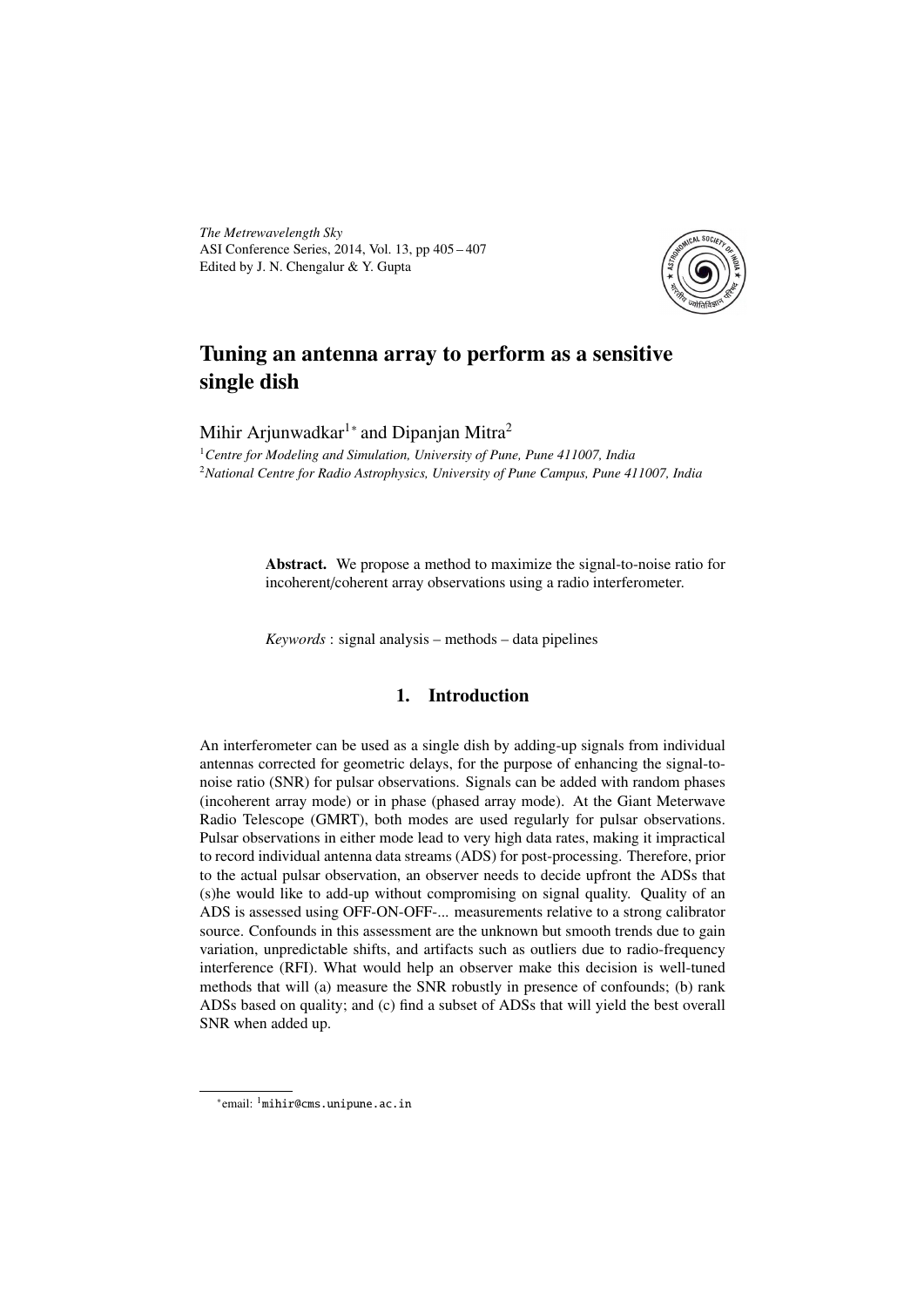

Figure 1. Left panel: An ADS ranking scheme. Right panel: Group SNR distributions. See text for details.

#### 2. Methods

To quantify the quality of an ADS, we use two measures of signal quality of an ADS, namely, the signal-to-noise ratio,

 $SNR = (on-source signal level - off-source signal level)/off-source noise level, (1)$ 

and the response quality measure (RQF),

RQF = distance( measured ADS response profile, ideal response profile  $)^{-1}$ ,  $(2)$ 

which is motivated by the fact that for OFF-ON-OFF observations in an ideal world, we expect to see a sharp hat-shaped response profile for the signal. Larger the RQF, better the quality. Since the data may be contaminated with outliers, it is important to estimate both the quantities in the numerator of Eq. 1 using a robust measure of the signal level (e.g., the median). Similarly, in presence of unknown trends, the denominator is better estimated by the difference estimator of variance (Rice 1984; Beran 2000). ADSs can be usefully ranked using these two measures. To maximize the overall SNR, we perform a brute-force combinatorial search over all possible ADS combinations of *k* antennas at a time: this is computationally feasible for sufficiently small-sized antenna arrays such as the GMRT.

### 3. Results

Our data (not shown) consisted of OFF-ON-OFF response profiles for the 30 GMRT antennas with respect to the calibrator source 3C48. Figure 1 (left) shows the quality ranking of the 30 ADSs from the best (top right) to the worst (bottom left). This worst 3 ADSs (23, 10, 24) had visibly strong trends, sudden shifts, and RFI artifacts (not shown). Figure 1 (right) shows distributions (as boxplots) of the overall SNR of an